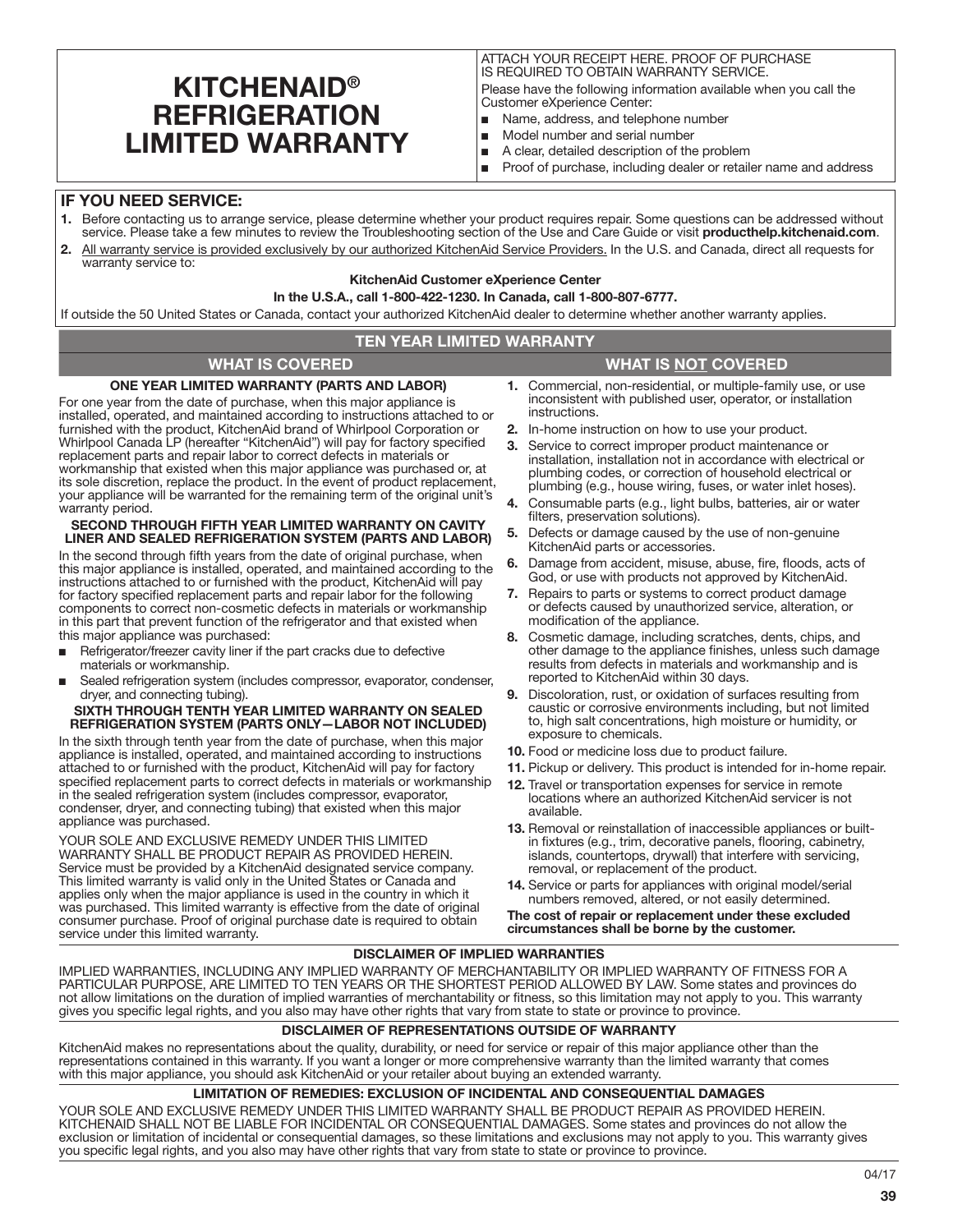# GARANTIE LIMITÉE DES APPAREILS DE RÉFRIGÉRATION KITCHENAID®

ATTACHEZ ICI VOTRE REÇU DE VENTE. UNE PREUVE D'ACHAT EST OBLIGATOIRE POUR OBTENIR L'APPLICATION DE LA GARANTIE.

Lorsque vous appelez le centre d'eXpérience à la clientèle, veuillez garder à disposition les renseignements suivants :

- Nom, adresse et numéro de téléphone
- Numéros de modèle et de série
- Une description claire et détaillée du problème rencontré
- Une preuve d'achat incluant le nom et l'adresse du marchand
- ou du détaillant

# SI VOUS AVEZ BESOIN D'UN DÉPANNAGE :

- Avant de nous contacter pour obtenir un dépannage, veuillez déterminer si des réparations sont nécessaires pour votre produit. Certains problèmes peuvent être résolus sans intervention de dépannage. Prenez quelques minutes pour parcourir la section Dépannage ou Résolution de problèmes du guide d'utilisation et d'entretien ou rendez-vous sur le producthelp.kitchenaid.com.
- 2. Tout dépannage sous garantie doit être effectué exclusivement par nos fournisseurs de dépannage autorisés KitchenAid. Aux É.-U. et au Canada, dirigez toutes vos demandes de service sous garantie au :

### Centre d'eXpérience de la clientèle KitchenAid

### Aux É.-U., composez le 1 800 422-1230. Au Canada, composez le 1 800 807-6777.

Si vous résidez à l'extérieur du Canada ou des 50 États des États-Unis, contactez votre marchand KitchenAid autorisé pour déterminer si une autre garantie s'applique.

# GARANTIE LIMITÉE DE DIX ANS

## CE QUI EST COUVERT CE QUI N'EST <u>PAS</u> COUVERT GARANTIE LIMITÉE D'UN AN (PIÈCES ET MAIN-D'OEUVRE)

Pendant un an à compter de la date d'achat, lorsque ce gros appareil ménager est installé, utilisé et entretenu conformément aux instructions jointes à ou fournies avec le produit, la marque KitchenAid de Whirlpool Corporation ou Whirlpool Canada LP (ci-après désignées "KitchenAid") décidera à sa seule discrétion de remplacer le produit ou de couvrir le coût des pièces de remplacement spécifiées par l'usine et de la maind'oeuvre nécessaires pour corriger les vices de matériaux ou de fabrication qui existaient déjà lorsque ce gros appareil ménager a été acheté. S'il est remplacé, l'appareil sera couvert pour la période restant à couvrir de la garantie limitée d'un an du produit d'origine.

### GARANTIE LIMITÉE DE LA DEUXIÈME À LA CINQUIÈME ANNÉE INCLUSIVEMENT SUR LA DOUBLURE DE LA CAVITÉ ET SUR LE SYSTÈME DE RÉFRIGÉRATION SCELLÉ (PIÈCES ET MAIN-D'ŒUVRE)

De la deuxième à la cinquième année inclusivement à compter de la date d'achat initiale, lorsque ce gros appareil ménager est installé, utilisé et entretenu conformément aux instructions jointes au produit ou fournies avec, la marque KitchenAid paiera pour les pièces de rechange spécifiées par l'usine et la main-d'oeuvre concernant les composants suivants pour corriger les défauts non esthétiques de matériau ou de fabrication de ladite pièce qui empêchent le réfrigérateur de fonctionner et qui étaient déjà présents lorsque ce gros appareil ménager a été acheté :

- Doublure de la cavité du réfrigérateur/congélateur si la pièce se fissure en raison d'un vice de matériau ou de fabrication.
- Système de réfrigération scellé (y compris le compresseur, l'évaporateur, le condenseur, le séchoir et les conduits de connexion).

#### GARANTIE LIMITÉE DE LA SIXIÈME À LA DIXIÈME ANNÉE INCLUSIVEMENT SUR LE SYSTÈME DE RÉFRIGÉRATION SCELLÉ (PIÈCES SEULEMENT - MAIN-D'ŒUVRE EXCLUSE)

De la sixième à la dixième année inclusivement à compter de la date d'achat initiale, lorsque ce gros appareil ménager est installé, utilisé et entretenu conformément aux instructions jointes au produit ou fournies avec, KitchenAid paiera pour les pièces de rechange spécifiées par l'usine pour corriger les défauts non esthétiques de matériau ou de fabrication du système de réfrigération scellé (incluant le compresseur, l'évaporateur, le condensateur, le séchoir et les conduits de connexion) qui étaient déjà présents lorsque ce gros appareil ménager a été acheté.

LE SEUL ET EXCLUSIF RECOURS DU CLIENT DANS LE CADRE DE LA PRÉSENTE GARANTIE LIMITÉE CONSISTE EN LA RÉPARATION PRÉVUE PAR LA PRÉSENTE. Le dépannage doit être fourni par une compagnie de service désignée par KitchenAid. Cette garantie limitée est valide uniquement aux États-Unis ou au Canada et s'applique exclusivement lorsque le gros appareil ménager est utilisé dans le pays où il a été acheté. La présente garantie limitée est valable à compter de la date d'achat initial par le consommateur. Une preuve de la date d'achat initial est exigée pour obtenir un dépannage dans le cadre de la présente garantie limitée.

- 1. Usage commercial, non résidentiel ou par plusieurs familles, ou non-respect des instructions d'utilisation, de fonctionnement ou d'installation.
- 2. Visite à domicile pour montrer à l'utilisateur comment utiliser l'appareil.
- 3. Visites de service pour rectifier une installation ou un entretien fautifs du produit, une installation non conforme aux codes d'électricité ou de plomberie ou la rectification de l'installation électrique ou de la plomberie du domicile (ex : câblage électrique, fusibles ou tuyaux d'arrivée d'eau du domicile).
- 4. Pièces consomptibles (ex : ampoules, piles, filtres à air ou à eau, solutions de conservation).
- 5. Défauts ou dommages résultant de l'utilisation de pièces ou accessoires autres que d'origine KitchenAid.
- 6. Dommages causés par : accident, mauvaise utilisation, abus, incendie, inondations, catastrophe naturelle ou utilisation de produits non approuvés par KitchenAid.
- 7. Réparations aux pièces ou systèmes dans le but de rectifier un dommage ou des défauts résultant d'une réparation, altération ou modification non autorisée faite à l'appareil.
- 8. Défauts d'apparence, notamment les éraflures, traces de choc, fissures ou tout autre dommage subi par le fini de l'appareil ménager, à moins que ces dommages ne résultent de vices de matériaux ou de fabrication et ne soient signalés à KitchenAid dans les 30 jours suivant la date d'achat.
- 9. Décoloration, rouille ou oxydation des surfaces résultant d'environnements caustiques ou corrosifs incluant des concentrations élevées de sel, un haut degré d'humidité ou une exposition à des produits chimiques (exemples non exhaustifs).
- 10. Perte d'aliments ou de médicaments due à la défaillance du produit.
- 11. Enlèvement ou livraison. Ce produit est conçu pour être réparé au domicile.
- 12. Frais de déplacement et de transport pour le dépannage/la réparation dans une région éloignée où une compagnie de service KitchenAid autorisée n'est pas disponible.
- 13. Retrait ou réinstallation d'appareils inaccessibles ou de dispositifs préinstallés (ex : garnitures, panneaux décoratifs, plancher, meubles, îlots de cuisine, plans de travail, panneaux de gypse) qui entravent le dépannage, le retrait ou le remplacement du produit.
- 14. Dépannage et pièces pour des appareils dont les numéros de série et de modèle originaux ont été enlevés, modifiés ou ne peuvent pas être facilement identifiés.

Le coût d'une réparation ou d'un remplacement dans le cadre de ces circonstances exclues est à la charge du client.